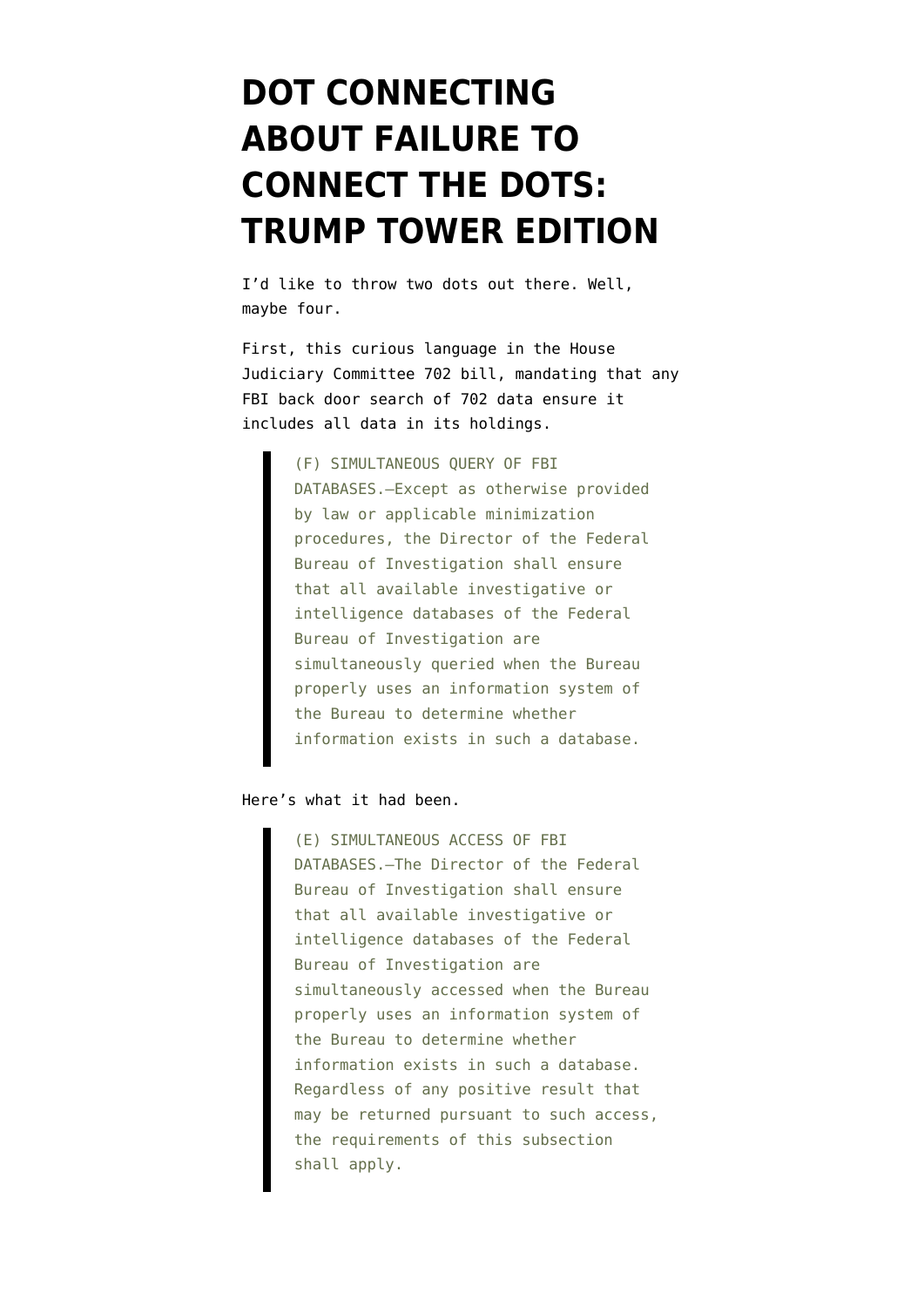In his commentary on the new language, Charlie Savage [suggested](https://twitter.com/charlie_savage/status/917054529006432257) the first change pertained to rules in the EO 12333 sharing language prohibiting the search for criminal purposes. I'm as interested by the second change: the language that originally said even if you got a positive hit from one source, you still had to make sure you pulled up the same positive hit via all databases. Requiring that FBI pull up all incidences of a piece of intelligence anytime they do a search would have several functions: ensure they found data that would be easier to parallel construct, because it was collected under Title III or didn't have notice provisions, make sure an Agent understand the context from which the intelligence was collected, and ensure any associated analysis got seen along with the intelligence.

In my opinion this suggests there is at least once incidence when the FBI did a search and missed something.

My original thought was that the use of ad hoc databases removed certain information from the general search pool such that an important dot was missed. Ad hoc databases [were formalized](https://www.documentcloud.org/documents/3865000-Eff-16-Cv-02041hsg-Doc-15-06-13-17-Redacted.html) in 2013 to permit FBI to store raw 702 data in separate repositories; one reason among other redacted reasons to do so was to more easily manipulate the data, but the repositories might be as small as a single laptop.

The formalization of a requirement that all queries include all databases in the HJC would seem to require that ad hoc databases (at least those with unique data streams) be included in those searches. And that, it seems, would be formalized because some queries missed data.

But it also might be that an FBI Agent did a search and missed critical context that would have been obvious if he had gotten that hit in a different database.

Someone missed a dot.

Someone missed a dot sufficiently important to codify rules to avoid missing dots into law.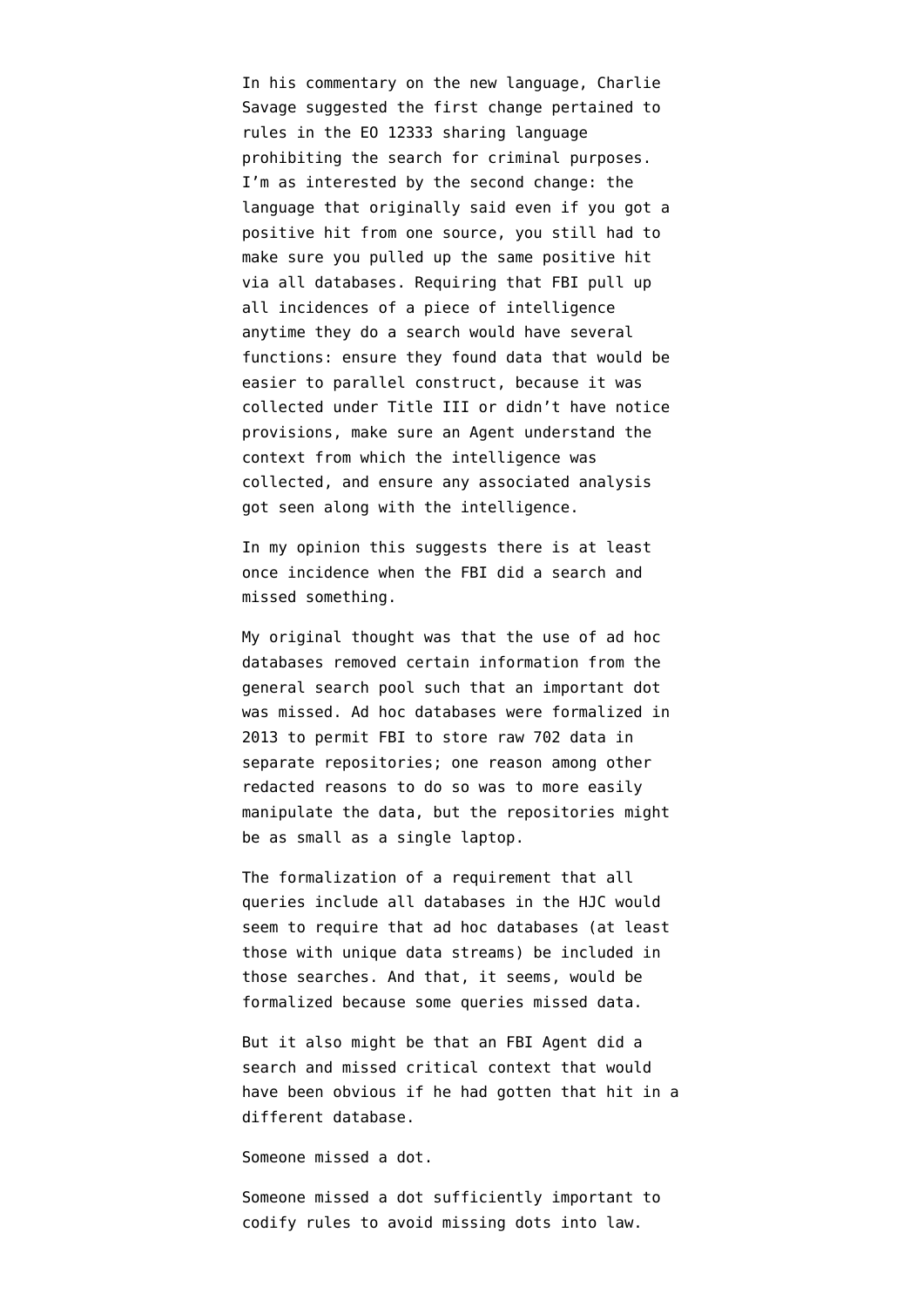That dot could be on any subject pertaining to 702: terrorism, counterproliferation, hacking, or counterintelligence. That said, we certainly don't have any counterterrorism dots — in the form of a foreign sponsored attack — that appear to be missed.

Now let's look at another dot. Among the [many](https://newrepublic.com/article/144499/senate-wants-prevent-russia-compromising-us-elections-trump) [Russia-related items](https://newrepublic.com/article/144499/senate-wants-prevent-russia-compromising-us-elections-trump) the [SSCI-passed](https://www.congress.gov/bill/115th-congress/senate-bill/1761/text?q=%7B%22search%22%3A%5B%22technology%22%5D%7D&r=1#toc-id40CE5C31480E4BCD89746B04B214F851) [intelligence authorization](https://www.congress.gov/bill/115th-congress/senate-bill/1761/text?q=%7B%22search%22%3A%5B%22technology%22%5D%7D&r=1#toc-id40CE5C31480E4BCD89746B04B214F851) mandates for next year is an intelligence posture review separate from the SSCI investigation going on right now — to examine (in part) whether the IC was collecting the right intelligence to identify and respond to the Russian tampering.

> (b) Elements.—The review required by subsection (a) shall include, with respect to the posture and efforts described in paragraph (1) of such subsection, the following:

(1) An assessment of whether the resources of the intelligence community were properly aligned to detect and respond to the efforts described in subsection (a)(1).

(2) An assessment of the information sharing that occurred within elements of the intelligence community.

(3) An assessment of the information sharing that occurred between elements of the intelligence community.

Admittedly, this is what the IC does in the wake of every intelligence failure: figure out why they failed. But I'm interested in the focus on whether information was shared within and between intelligence agencies sufficiently.

That's because the [public reports](https://www.washingtonpost.com/graphics/2017/world/national-security/obama-putin-election-hacking/?utm_term=.5b736c21cb91) of the Task Force investigating the operation in real time describe it as very [compartmented](https://www.emptywheel.net/2017/06/23/the-compartments-in-wapos-russian-hack-opus/) — the kind of compartment that might require the use of an ad hoc database.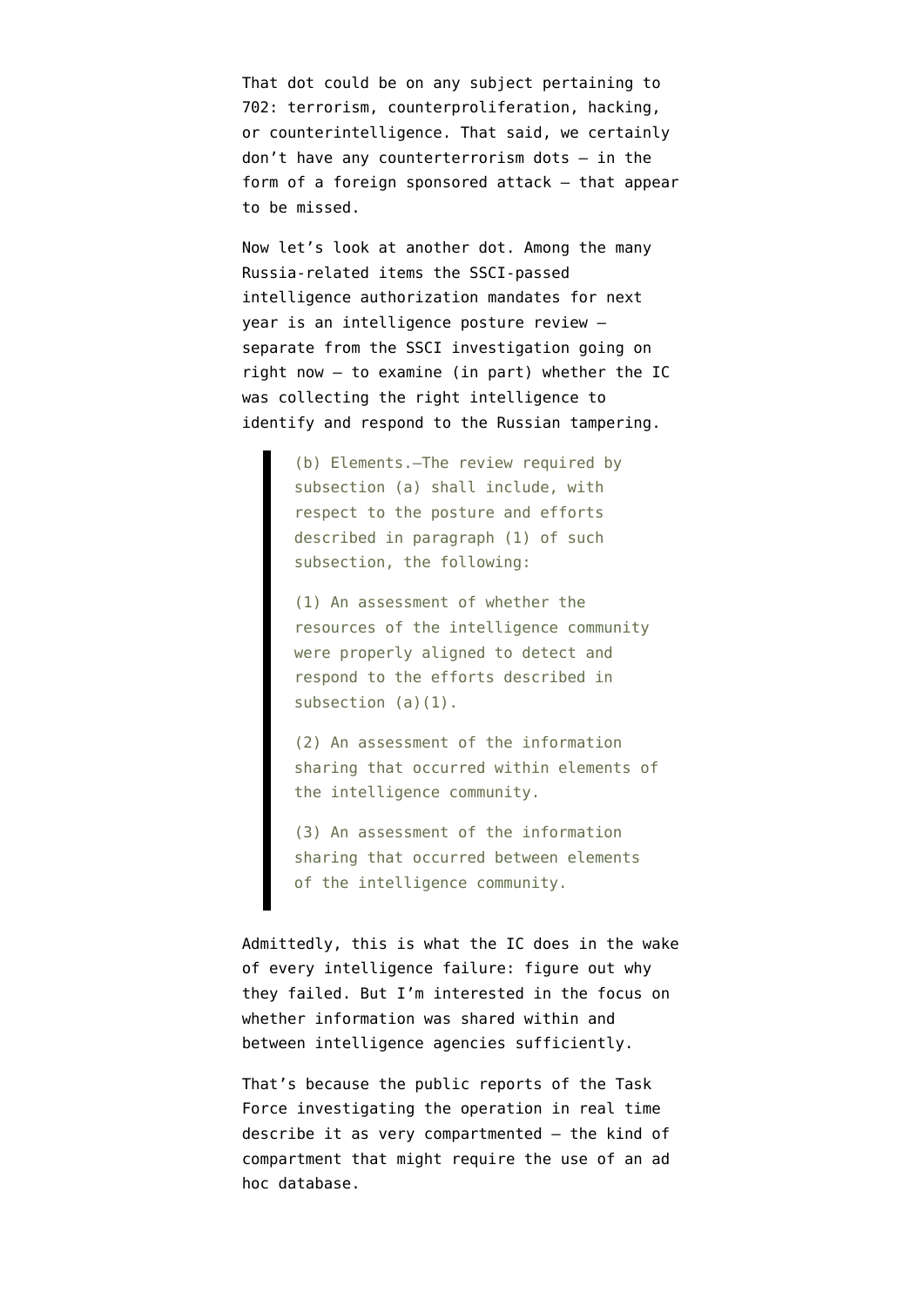Brennan convened a secret task force at CIA headquarters composed of several dozen analysts and officers from the CIA, the NSA and the FBI.

The unit functioned as a sealed compartment, its work hidden from the rest of the intelligence community. Those brought in signed new nondisclosure agreements to be granted access to intelligence from all three participating agencies.

They worked exclusively for two groups of "customers," officials said. The first was Obama and fewer than 14 senior officials in government. The second was a team of operations specialists at the CIA, NSA and FBI who took direction from the task force on where to aim their subsequent efforts to collect more intelligence on Russia.

Dot three.

None of this is definitive in any way.

But I raise it all because there is a dot that dot four is stunning in retrospect — was missed: the June 9, 2016 meeting at Trump Tower. Rayne [even noted it at the time it was reported.](https://www.emptywheel.net/2017/07/14/and-now-akmetshin-or-why-the-hell-didnt-obama-tapp-team-trump/) While I'm less sure than she is that Rinat Akhmetshin — a naturalized American — would be targeted under FISA, it seems likely that Natalia Veselnitskaya would be, or those in the background of those meetings.

A former Trump lawyer working for Aras Agalarov, Scott Balber, went to Moscow to obtain [this](http://i2.cdn.turner.com/cnn/2017/images/10/09/2854_001-cnn.pdf) [partial email thread](http://i2.cdn.turner.com/cnn/2017/images/10/09/2854_001-cnn.pdf). It's not a PRISM provider, but Veselnitskaya is a likely target whose emails could be obtained via upstream surveillance. And she was still in Russia [discussing the meeting](https://www.washingtonpost.com/politics/newly-disclosed-email-sheds-light-on-trump-jr-meeting-with-russian-lawyer/2017/10/09/2d0fecb0-a9e3-11e7-92d1-58c702d2d975_story.html?utm_term=.e386c4e315f1) with another likely target, Agalarov — days before the June 9 meeting.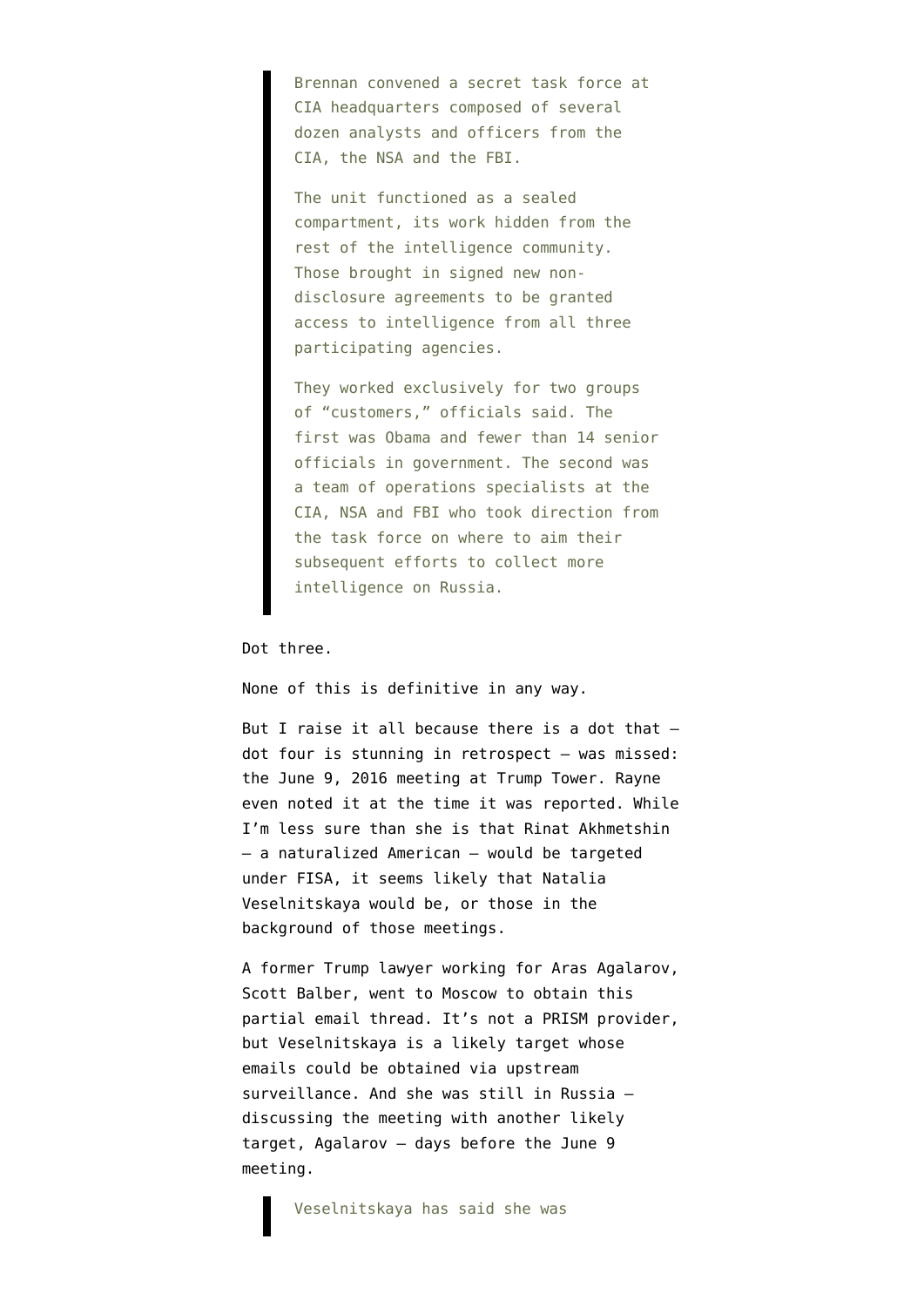interested in the Magnitsky Act issue on behalf of a private client. She was working closely in the United States with Akhmetshin, a Russian American lobbyist who has been accused of having ties to Russian intelligence. He has denied ties to the Russian government.

Veselnitskaya told Balber that she met with a series of well-connected Russians in early June 2016 to discuss her upcoming trip to the United States. One person with whom she met was Agalarov, for whom she had previously done legal work.

Veselnitskaya told Balber she did not seek a meeting with the Trump campaign but was "surprised and pleased" when Agalarov explained his business connection to the presidential candidate and offered to make a connection. Veselnitskaya told Agalarov that she had in October 2015 provided information intended to undermine the U.S. law to Yuri Chaika, the Russian prosecutor general, Balber said. Balber said he believes it is possible Veselnitskaya's statement resulted in a misunderstanding about the prosecutor's role.

Side note: this entire press blitz based on former Trump lawyer Balber's months old meeting with Veselnitskaya reeks of an attempt to compare notes in advance of *someone's* testimony. CNN [reported](http://www.cnn.com/2017/10/20/politics/senate-russia-trump-tower-meeting/index.html?sr=twCNN102017senate-russia-trump-tower-meeting0807PMStory) today that several of the Russians involved in the meeting had been interviewed by SSCI, and Richard Burr all but confirmed Veselnitskaya had been included among those [at a](https://www.emptywheel.net/2017/10/05/richard-burrs-tacit-warning-to-christopher-steele/) [press conference](https://www.emptywheel.net/2017/10/05/richard-burrs-tacit-warning-to-christopher-steele/) earlier this month.

Mind you, it's not clear either of these likely targets would be in *FBI's* databases in real time, in part because they're less likely 702 targets. But they'd likely be in NSA databases. Which means as things heated up, particularly around meeting attendee Paul Manafort — who, as